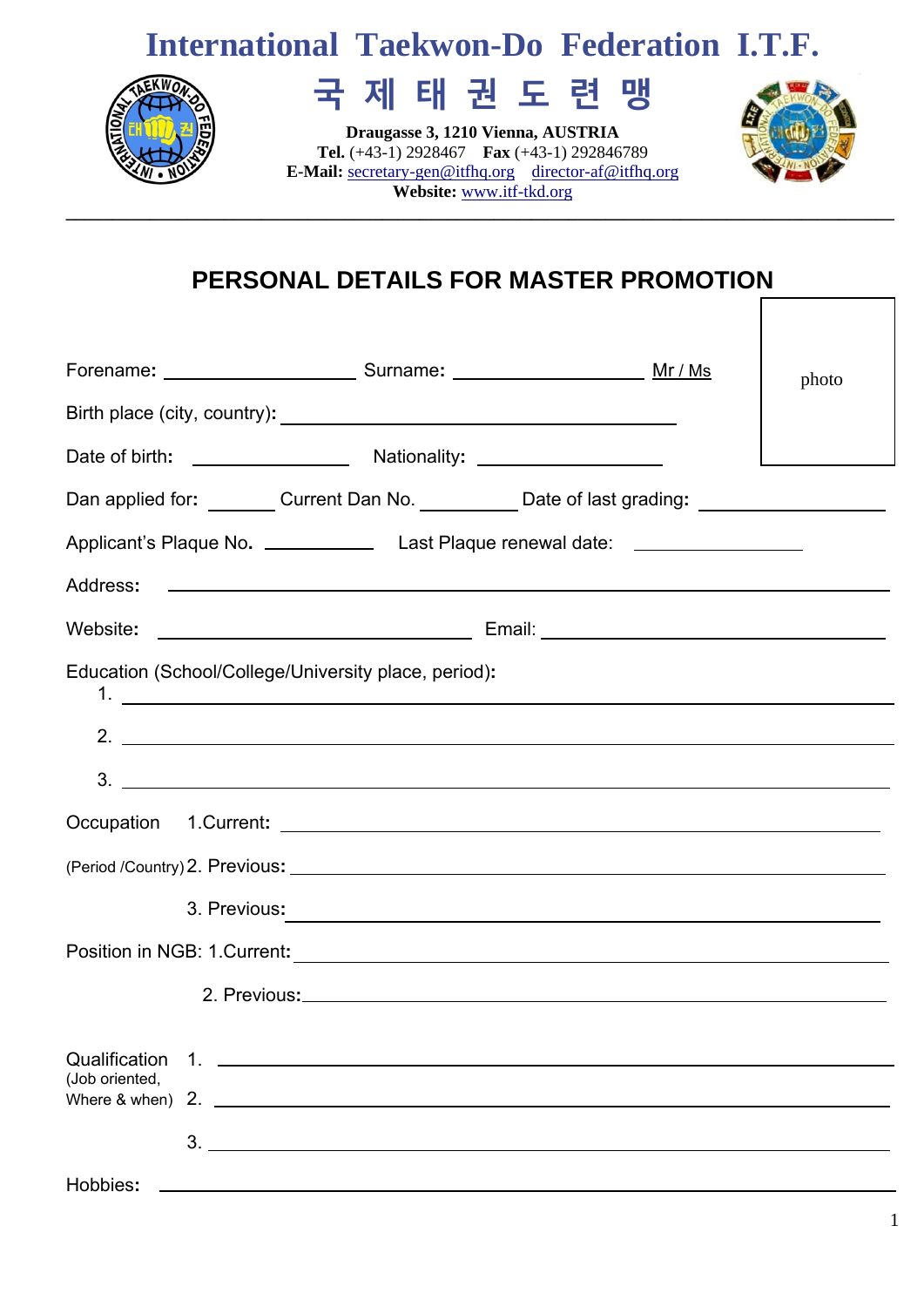# **ACTIVITY REPORT FOR MASTER PROMOTION**

### **1. Social services rendered**

(only Award with official public authority or organization recognition):

(only to send the copy of the award or diploma)

### **2. Contribution to ITF (International, Continental level)**

1) ITF Award (ITF Outstanding Instructor Medal, ITF Order, ITF Commendation Letter)

| Award name                                       |                                                   | Award place (Town, Country) |      | Award Date (mm/yyyy)   |
|--------------------------------------------------|---------------------------------------------------|-----------------------------|------|------------------------|
|                                                  |                                                   |                             |      |                        |
| 2) Others (if any)                               |                                                   |                             |      |                        |
| 3. Training History (From enrollment to present) |                                                   |                             |      |                        |
|                                                  |                                                   |                             |      |                        |
|                                                  | <u> 1990 - Jan James James Sandarík (f. 1980)</u> |                             |      |                        |
| Instructor name                                  | Dojang name                                       | Plaque Nr.                  | Town | From-to (yyyy to yyyy) |
| 4. ITF Dan promotion details                     |                                                   |                             |      |                        |
|                                                  |                                                   |                             |      |                        |
|                                                  |                                                   |                             |      |                        |
|                                                  |                                                   |                             |      |                        |
|                                                  |                                                   |                             |      |                        |
|                                                  |                                                   |                             |      |                        |
|                                                  |                                                   |                             |      |                        |
|                                                  |                                                   |                             |      |                        |
|                                                  |                                                   |                             |      |                        |
|                                                  |                                                   |                             |      |                        |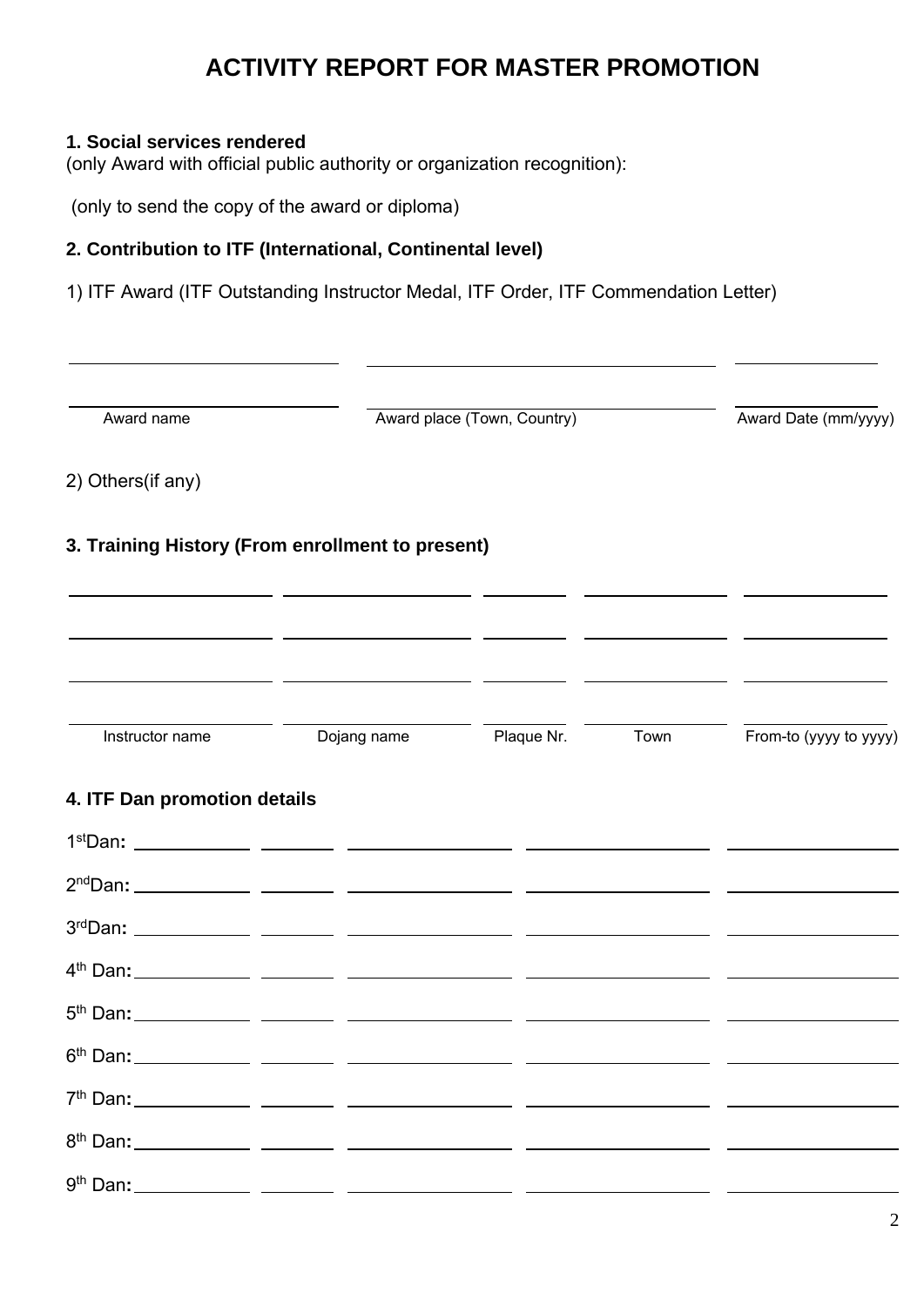| Dan Cert No.                                                        |              | Year | Town                                              | Instructor | Examiner                       |
|---------------------------------------------------------------------|--------------|------|---------------------------------------------------|------------|--------------------------------|
| 5. I T F qualifications                                             |              |      |                                                   |            |                                |
|                                                                     |              |      |                                                   |            |                                |
| Int'l Instructor:                                                   |              |      |                                                   |            |                                |
|                                                                     | Cert No.     | Year | Town                                              |            | Examiner                       |
| 6. ITF Recognition Plaque registrations and its renewal             |              |      |                                                   |            |                                |
| 1) ITF Recognition Plaque registrations                             |              |      |                                                   |            |                                |
| Dojang Name                                                         |              |      | Plaque Nr. 1 <sup>st</sup> Reg. year Place (town) |            | Date (mm, yyyy) Renewed latest |
| Dojang Name                                                         |              |      | Plaque Nr. 1 <sup>st</sup> Reg. year Place (town) |            | Date (mm, yyyy) Renewed latest |
| 2) Annual renewals of ITF Recognition Plaque(in the latest 6 years) |              |      |                                                   |            |                                |
| Plaque Nr.                                                          | Renewal year |      |                                                   |            |                                |
| Plaque Nr.                                                          | Renewal year |      |                                                   |            |                                |
| Plaque Nr.                                                          | Renewal year |      |                                                   |            |                                |
| Plaque Nr.                                                          | Renewal year |      |                                                   |            |                                |
| Plaque Nr.                                                          | Renewal year |      |                                                   |            |                                |
| Plaque Nr.                                                          | Renewal year |      |                                                   |            |                                |
| Plaque Nr.                                                          | Renewal year |      |                                                   |            |                                |

### **7. Participation at ITF endorsed Int'l Instructor / Umpire Course/ Int'l Technical Seminar (in the last 6 years)**

 $\overline{a}$ 

\_ \_

<u> 1989 - John Stein, mars and de Branch and de Branch and de Branch and de Branch and de Branch and de Branch a</u>

 $\overline{a}$ 

 $\overline{\phantom{a}}$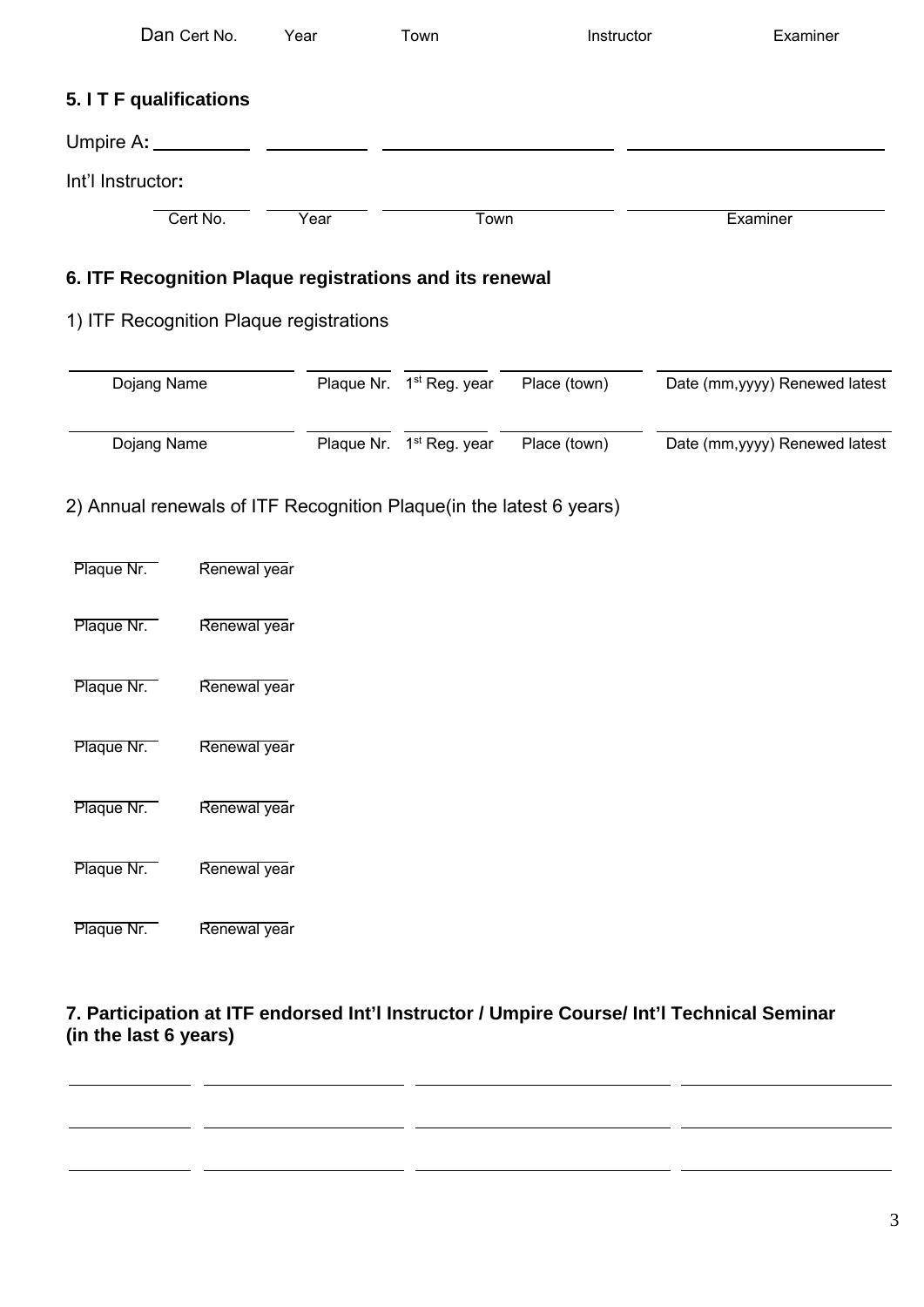| Course /Seminar No.<br>Conductor                                                        |                   | Place (town, country)    | From-to (yyyy to yyyy) |      |
|-----------------------------------------------------------------------------------------|-------------------|--------------------------|------------------------|------|
| 8. Position Held (ITF HQ, ITF Continental, ITF National Organization)                   |                   |                          |                        |      |
|                                                                                         |                   |                          |                        |      |
| <b>Position Held</b>                                                                    |                   | <b>Organization Name</b> | From-to (yyyy to yyyy) |      |
|                                                                                         |                   |                          |                        |      |
|                                                                                         |                   |                          |                        |      |
| <b>Tournament Title</b>                                                                 | (participated as) | Country                  | Achievement            |      |
|                                                                                         |                   |                          |                        |      |
| 10. ITF Participation (ITF Congress, ITF Continental Congress) (only in recent 6 years) |                   |                          |                        | Year |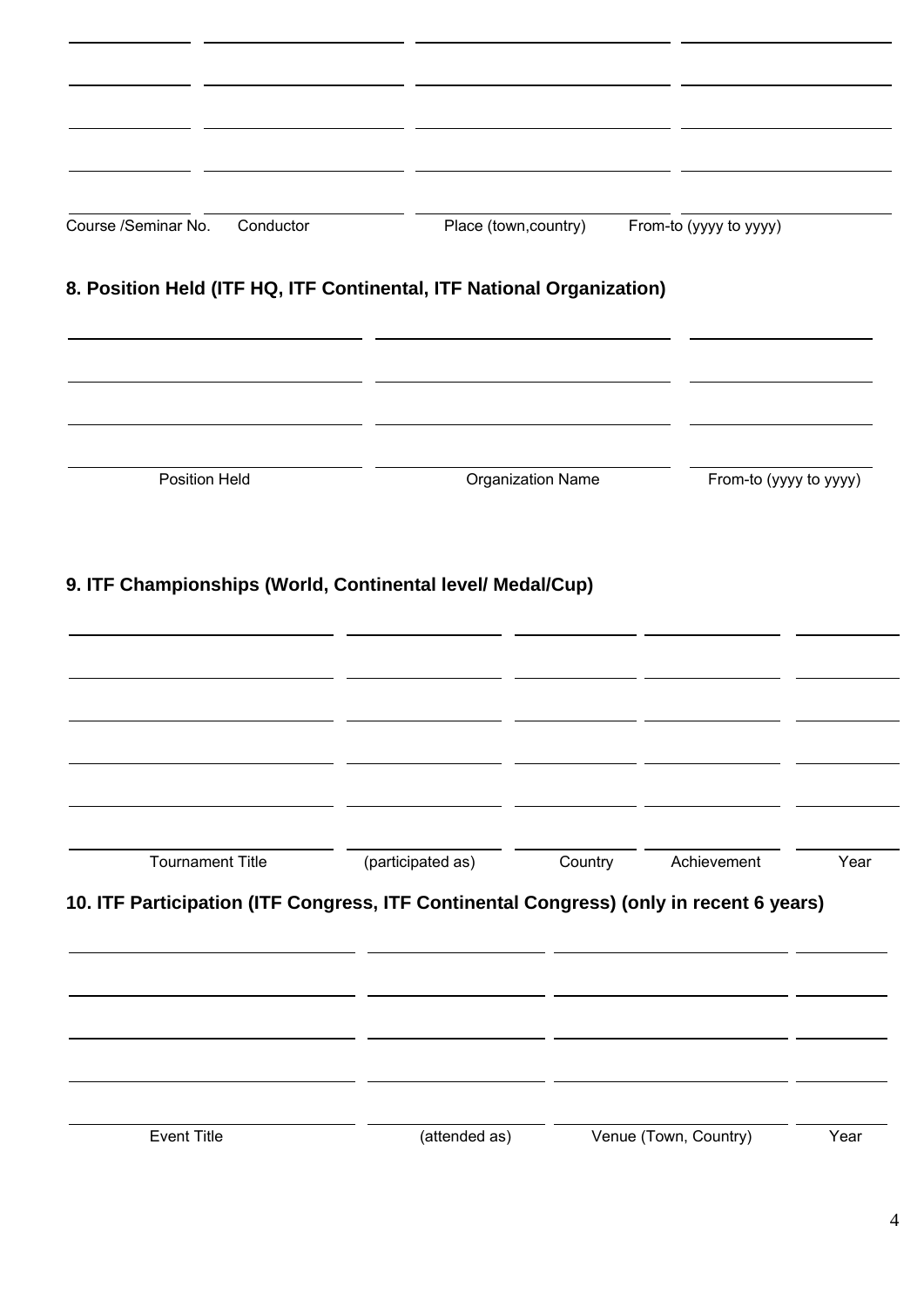### **11. Details Applicant's Students**

a) Student Achievements in ITF World / Continental Championship

| <b>Tournament Title</b>                                                                  |                                                               | Country                                 | <b>Student Name</b>                                                      | Category/Div.            | Placing    | Year |
|------------------------------------------------------------------------------------------|---------------------------------------------------------------|-----------------------------------------|--------------------------------------------------------------------------|--------------------------|------------|------|
| b) Number of currently active students                                                   |                                                               |                                         |                                                                          |                          |            |      |
| Gup holder                                                                               | 1 <sup>st</sup> to 3 <sup>rd</sup> Dan<br>4 <sup>th</sup> Dan |                                         | 5 <sup>th</sup> Dan 6 <sup>th</sup> Dan                                  | Umpire B Umpire A        | Instructor |      |
| 4 <sup>th</sup> -6 <sup>th</sup> Dan holders'name (with Dan Cert Number):                |                                                               |                                         |                                                                          |                          |            |      |
| Instructors' names (with Cert Number):                                                   |                                                               |                                         |                                                                          |                          |            |      |
| Umpire (A Class) names (with Umpire Cert Number):                                        |                                                               |                                         |                                                                          |                          |            |      |
| c) Number of applicant's students Dan Applications in the last 6 years                   |                                                               |                                         |                                                                          |                          |            |      |
| 1 <sup>st</sup> Dan<br>$2nd$ Dan                                                         | $3rd$ Dan                                                     | 4 <sup>th</sup> Dan 5 <sup>th</sup> Dan | $\overline{6^{th}$ Dan $\overline{7^{th}$ Dan $\overline{Int}$ 'l umpire |                          | Instructor |      |
| (to send the supporting documents of the Dan applicants' list with name and Dan numbers) |                                                               |                                         |                                                                          |                          |            |      |
| 12. Writings/Publications on Taekwon-Do and other subject areas                          |                                                               |                                         |                                                                          |                          |            |      |
| <b>Type</b>                                                                              | <b>Title</b>                                                  |                                         |                                                                          | Page Year Printing house |            |      |
| (to send the copy of cover of the Writings/ Publication, if any)                         |                                                               |                                         |                                                                          |                          |            |      |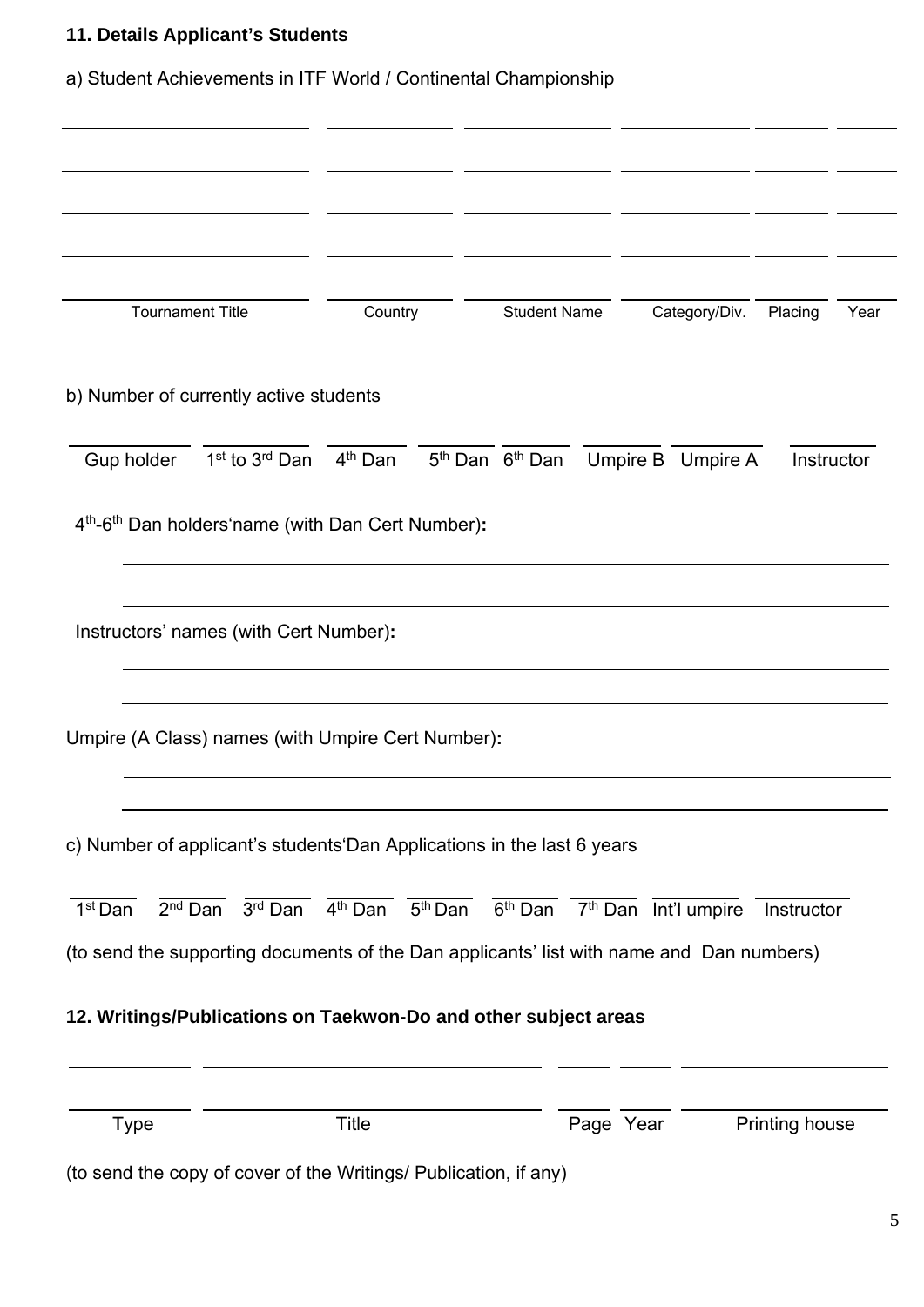### **13. Visit to Gen.Choi tomb in the Motherland of Taekwon-Do**

| Organizer | Sort of seminar                                 | Place (town, country) | from - to (yyyy to yyyy) |
|-----------|-------------------------------------------------|-----------------------|--------------------------|
|           | 14. ITF Taekwon-Do teachings in foreign country |                       |                          |
|           |                                                 |                       |                          |
|           |                                                 |                       |                          |

NBC representative name Place (town, country) From - to (yyyy to yyyy)

### **15. Others if any**

### **16. Photos (in individual photos by Email attachment)**

10 or more ITF activity-related photos that applicant deems very valuable.

- ITF activity-related photos that applicant deems very valuable (more than 5 photos).
- Photos in World and continental Taekwon-Do Championships taken in the recent 6 years(more than 3 photos).
- Photos in Int'l course & seminar participation in the recent 6 years(more than 3 photos).
- Photos of the applicant's Dojang with plaque picture. (more than 1 photos).
- Photos taken in Dobok teaching ITF students in Dojang(more than 3 photos).
- Photos in the important ITF activity-related history (more than 5 photos).
- Photos in social service(if any).
- Photos of Writings/Publications on Taekwon-Do and other subject areas (if any).

#### **Note:**

◦ Each photo in jpg format should be captioned with date, place and condensed contents under each photo

- To be sent as individual photo, not in PDF or Word format and not in application.
- Photos submitted may be posted in ITF Website when considered necessary.

### **17. Brief personal message from applicant to ITF members if any:**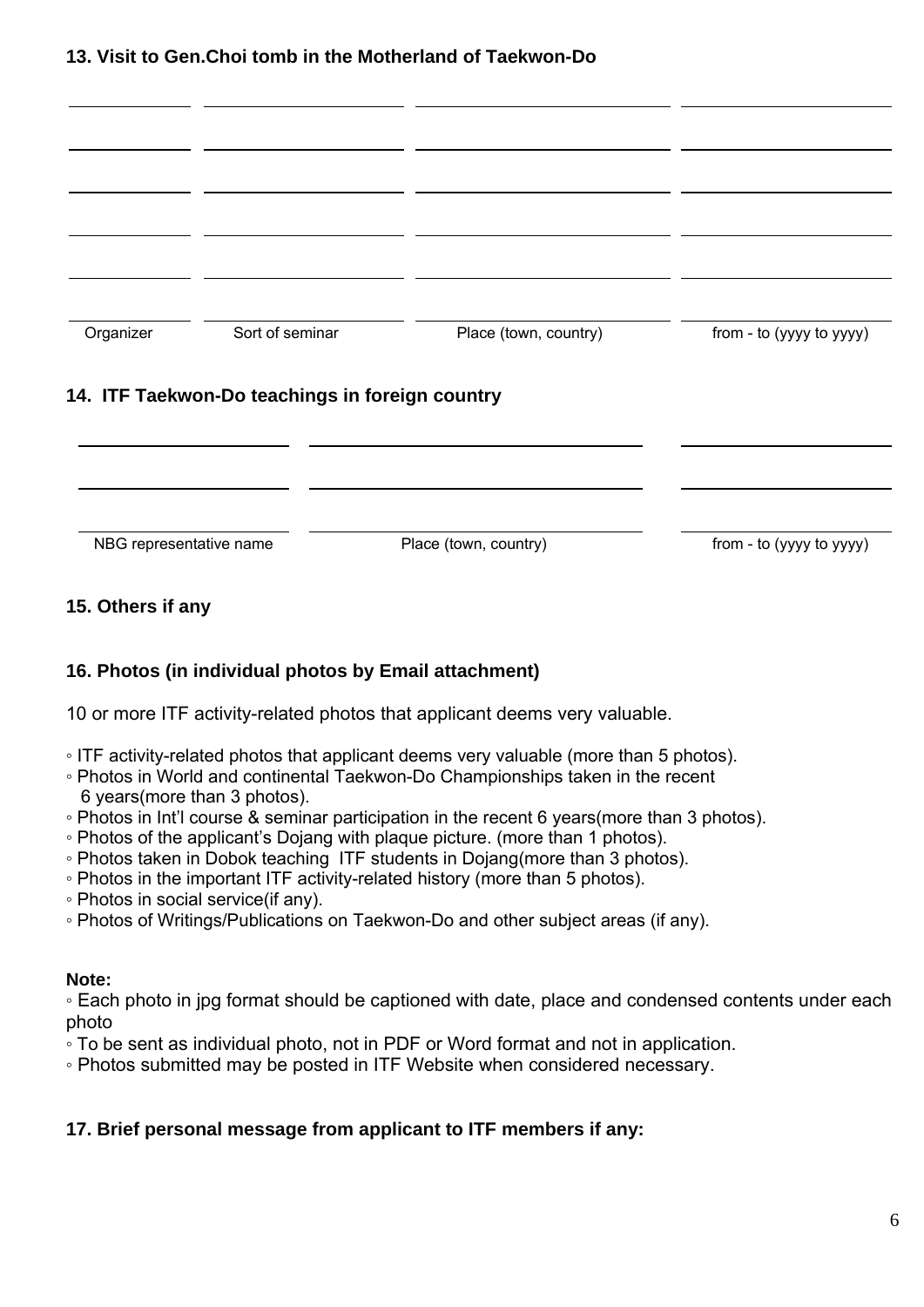**18. Personal comments or opinions toward the ITF if any:** 

**19. NGB recommendation for applicant promotion (compulsory):** 

| NGB stamp.<br>stamp.                                                                                                                                                                                                           | I have submitted these two forms by email:                           |                                   | 1. This completed Master Promotion Application Form in Word format, without signatures and<br>2. A scanned copy of this Master Promotion Application Form with all signatures and NGB |           |
|--------------------------------------------------------------------------------------------------------------------------------------------------------------------------------------------------------------------------------|----------------------------------------------------------------------|-----------------------------------|---------------------------------------------------------------------------------------------------------------------------------------------------------------------------------------|-----------|
| Date                                                                                                                                                                                                                           | Place (Town, Country)                                                |                                   | Applicant's signature                                                                                                                                                                 |           |
|                                                                                                                                                                                                                                |                                                                      |                                   |                                                                                                                                                                                       |           |
|                                                                                                                                                                                                                                | <b>NGB Name</b>                                                      | <b>NGB Secretary General name</b> |                                                                                                                                                                                       | Signature |
|                                                                                                                                                                                                                                |                                                                      |                                   | NGB representative name                                                                                                                                                               | Signature |
| Date: the contract of the contract of the contract of the contract of the contract of the contract of the contract of the contract of the contract of the contract of the contract of the contract of the contract of the cont | Place (Town, Country):                                               |                                   |                                                                                                                                                                                       |           |
|                                                                                                                                                                                                                                |                                                                      |                                   | NGB stamp                                                                                                                                                                             |           |
| (ITF use only)                                                                                                                                                                                                                 |                                                                      |                                   |                                                                                                                                                                                       |           |
|                                                                                                                                                                                                                                | <b>ITF HQ and ITF Promotion &amp; Commendation Committee Remarks</b> |                                   |                                                                                                                                                                                       |           |
| Approved:                                                                                                                                                                                                                      | Disapproved:                                                         |                                   |                                                                                                                                                                                       |           |
| Remarks:                                                                                                                                                                                                                       |                                                                      |                                   |                                                                                                                                                                                       |           |
|                                                                                                                                                                                                                                |                                                                      |                                   |                                                                                                                                                                                       |           |
|                                                                                                                                                                                                                                |                                                                      |                                   |                                                                                                                                                                                       |           |